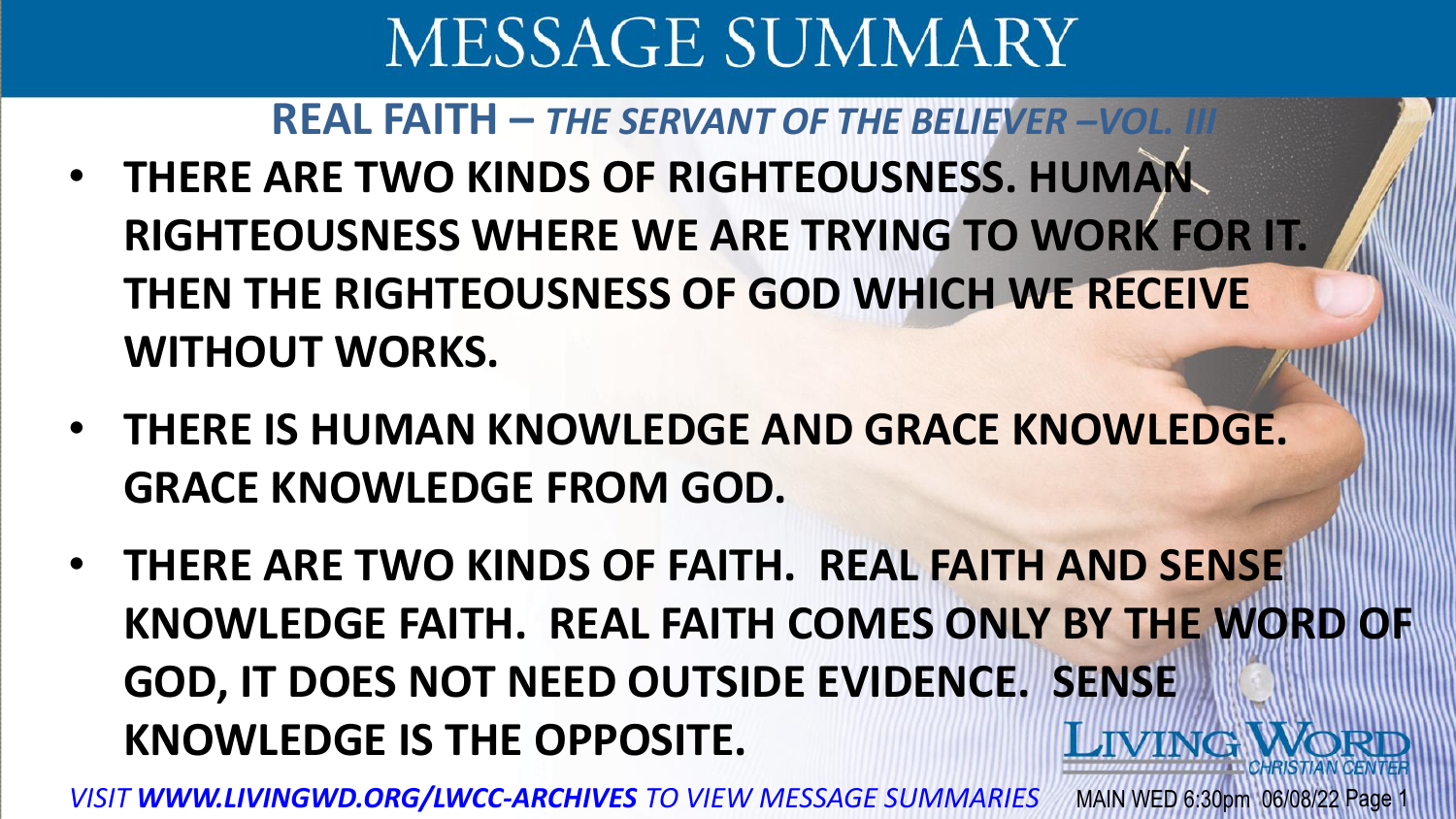**REAL FAITH –** *THE SERVANT OF THE BELIEVER –VOL. III*

- **YOU NEED TO KNOW WHAT FAITH IS, HOW IT COMES, AND HOW TO TURN FAITH LOOSE.**
- **THREE THINGS YOU MUST CONSIDER, THAT FAITH IS THE MASTER KEY. FAITH IS HEAVENS CURRENCY. FAITH IS ALSO A SERVANT. YOUR FAITH WILL INCREASE BY HEARING THE WORD AND DOING IT.**
- **GOD IS TRYING TO SEPARATE YOU FROM A SYSTEM THAT YOU DEPENDED ON BEFORE YOU GOT SAVED. I CAN TELL FAITH TO DO SOMETHING BY RELEASING IT WITH THE WORD OF GOD.**

LIVING WORL

*VISIT WWW.LIVINGWD.ORG/LWCC-ARCHIVES TO VIEW MESSAGE SUMMARIES* MAIN WED 6:30pm 06/08/22 Page 2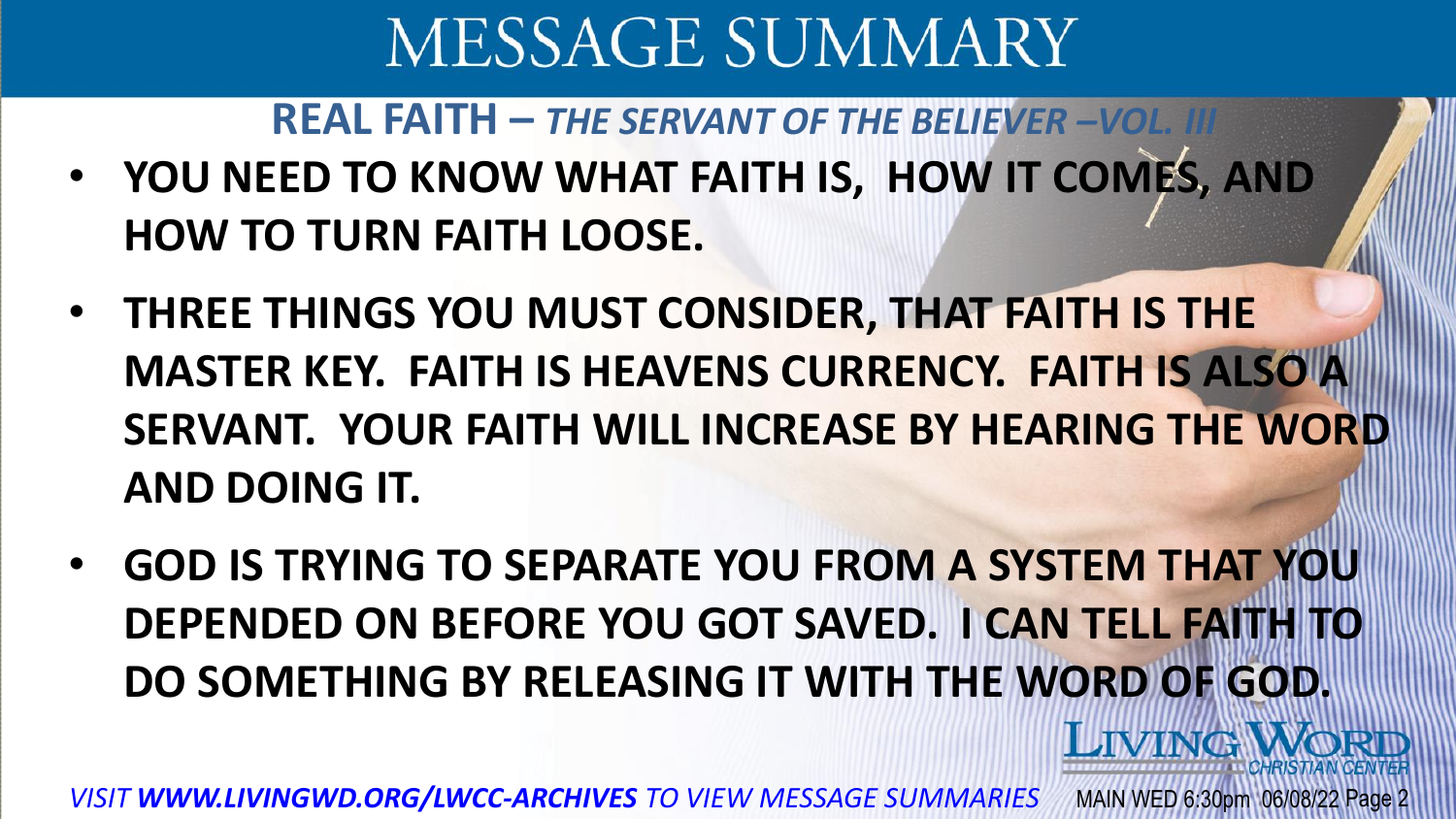**REAL FAITH –** *THE SERVANT OF THE BELIEVER –VOL. III*

- **FAITH HAS TWO LEVELS THAT IT OPERATES ON. CREATIVE FAITH AND DOMINATE FAITH. FAITH IS A HIGHER LAW THAN TIME.**
- **YOU HAVE TO MAKE A FAITH STATEMENT TO TURN FAITH LOOSE. GOD'S PEOPLE ARE THE ONLY ONES THAT HAVE FAITH. THE WORLD'S FAITH IS SENSE KNOWLEDGE.**
- **FAITH IS THE SERVANT OF THE BELIEVER.**
- **FAVOR WILL CAUSE PEOPLE TO GIVE YOU THINGS THAT THEY DID NOT PLAN TO GIVE YOU, BECAUSE OF YOUR FAITH.**

**LIVING.** 

• **FAITH WORKETH BY LOVE.**

*VISIT WWW.LIVINGWD.ORG/LWCC-ARCHIVES TO VIEW MESSAGE SUMMARIES* MAIN WED 6:30pm 06/08/22 Page 3